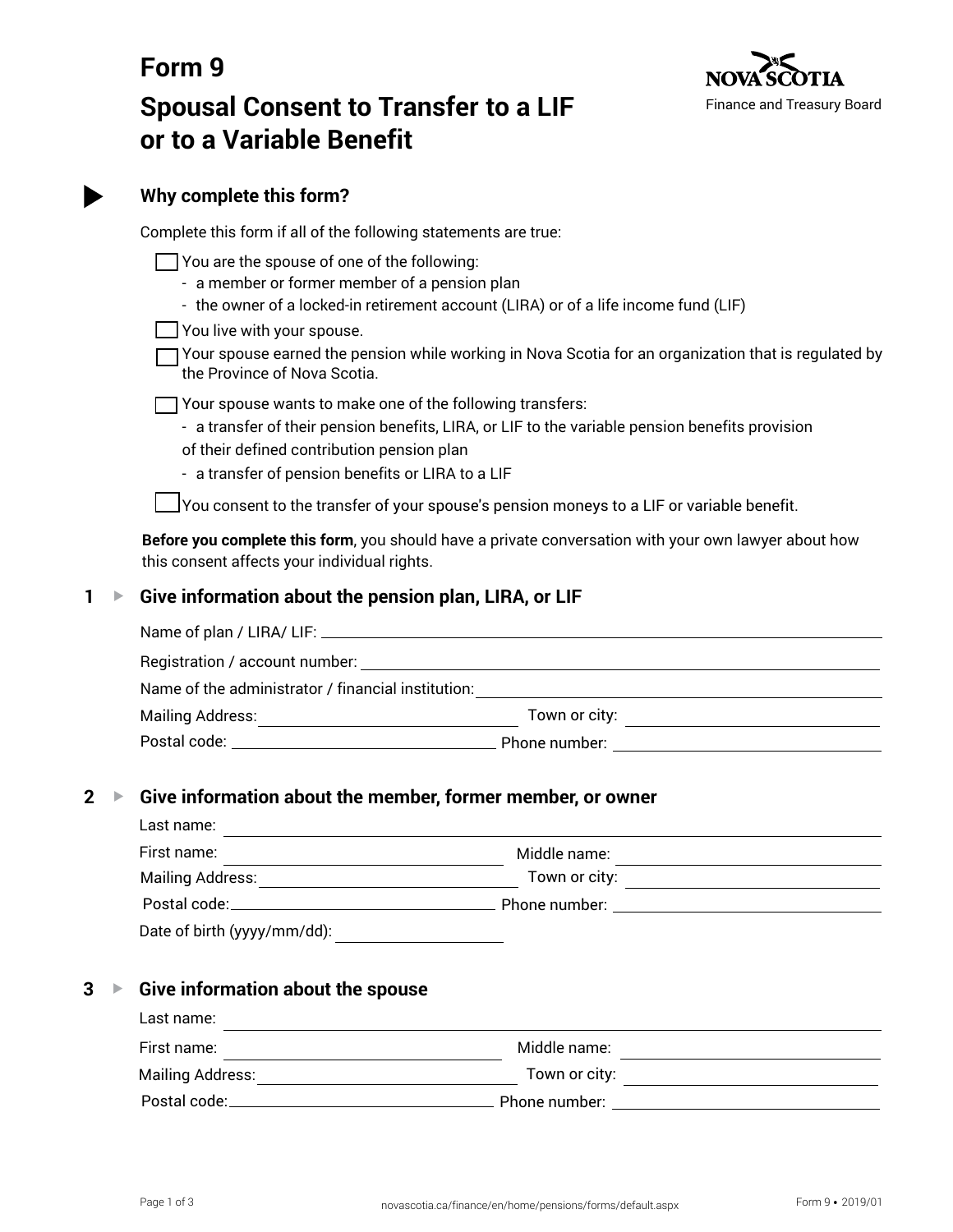### **4 ▶ Sign the certification and consent**

| I certify that I am the spouse of | , the member, former member, or |
|-----------------------------------|---------------------------------|
| owner named in this form.         |                                 |

**I understand** that that the member wants to do one of the following:

- transfer their pension benefits to a LIF
- transfer their LIRA to a LIF
- transfer their pension benefits to the variable pension benefits provision of their defined contribution pension plan
- transfer their LIRA or LIF to the variable benefits provision of their defined contribution pension plan

**I understand** that the member or former member needs my consent to do any of the actions listed in the previous paragraph and that by signing this form I give my consent.

**I understand** that transferring the pension benefit to a LIF or to the variable benefits account will allow my spouse to manage the pension fund and will allow some flexibility in determining when the money is spent.

**I understand** that a LIF or variable benefits account will allow my spouse to withdraw some of the money each year and that, as a result, there may be much less income available to me in later years.

**I understand** that any money in the LIF or in the pension plan may be used to buy a life annuity but that my spouse is not required to buy a life annuity at any time.

**I understand** that if funds are used to buy a life annuity, the life annuity must be a joint and survivor annuity.

| <b>Signature of spouse:</b>  | Date (yyyy/mm/dd): _____ |
|------------------------------|--------------------------|
| <b>Signature of witness:</b> | Date (yyyy/mm/dd): _     |

This consent must be signed before a witness who must be at least 18 years of age. They must see you sign the form above, date, and complete the Witness' Information below immediately after seeing you sign and date this form. **The witness cannot be your spouse.**

# **5** ► Give information about the witness

| Last name:       |               |
|------------------|---------------|
| First name:      | Middle name:  |
| Mailing Address: | Town or city: |
| Postal code:     | Phone number: |